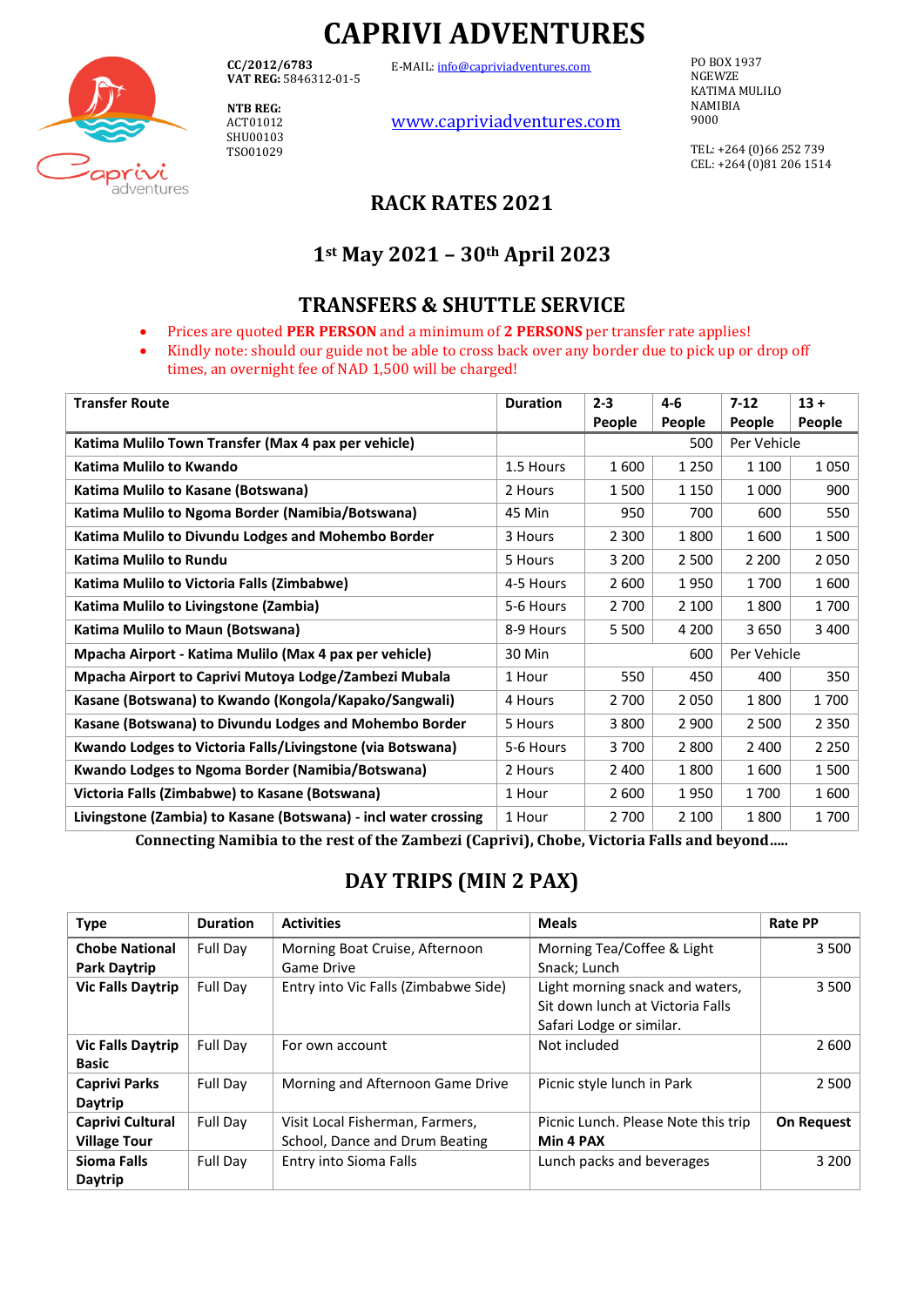# **MULTI-DAY TRIPS AND SAFARIS (MIN 2 PAX)**

**Multi-day trips and safaris listed below are quoted on an individual basis as we build itineraries based on client's preferences with regards to accommodation type, preferred activities etc.**

- **Vic Falls Overnight Trip (1 night/2 days)**
- **Vic Falls/Chobe Combo (1 night/2 days)**
- **Vic Falls/Chobe Short Safari (4 nights/5 days)**
- **Chobe Overnight Trip (1 night/2 days)**
- **Kubu Island (Botswana) Short Safari (3 nights/4 days)**
- **Hwange National Park (Zimbabwe) Safari (7 nights/8 days)**
- **Zambezi Region (Caprivi) Parks Safari (4 nights/ 5 days)**
- **Zambezi Region (Caprivi) Parks Safari (7 nights/8 days)**
- **Okavango and Zambezi Region (Caprivi) Safari (13 nights/14 days)**

**\*Please Note: Although we only listed our most common day trips and safaris; we do offer a wide variety of other daytrips, safaris and excursions. Please feel free to contact us should you have any other day trip or short safari in mind for a personalised itinerary.** 

## **FISHING ADVENTURES**

#### **ZAMBEZI RIVER (KWANDO RIVER ON REQUEST)**

| <b>Type</b>                 | <b>Duration</b>                        |              | <b>PRICE PER BOAT (MAX 4</b><br><b>PAX PER BOAT)</b> |
|-----------------------------|----------------------------------------|--------------|------------------------------------------------------|
| <b>Half Day</b>             | 4 Hours                                | Excl. Tackle | 1800                                                 |
|                             |                                        | Incl. Tackle | 2 2 0 0                                              |
| <b>Full Dav</b>             | 8 Hours                                | Excl. Tackle | 2 500                                                |
|                             |                                        | Incl. Tackle | 2 9 0 0                                              |
| <b>Long Distance</b>        | 8 Hours                                | Excl. Tackle | 3 200                                                |
|                             |                                        | Incl. Tackle | 3600                                                 |
| <b>Fishing Package</b>      | 6 Nights/5Days<br>Zambezi/Kwando Combo |              | On Request                                           |
| <b>Quito River (Angola)</b> | 4 Night/3Days Quito River              |              | On Request                                           |

**\*Includes an experienced guide, fuel and selected beverages!**

**\* Lunch can be arranged with your guide, who will give you a list of options from our Café in Katima Mulilo.** 

**Please feel free to make up your own fishing package/itinerary as we will gladly accommodate your preferred fishing package! We also offer fishing adventures for Rainbow and Brown Trout, Largemouth Yellow Fish, Giant Threadfin and Tarpon.** 

## **BOAT AND SUNSET CRUISES**

| <b>Type</b>          | <b>Duration</b> | Price per person 2-4 Pax | Price per person 5 Pax+ |
|----------------------|-----------------|--------------------------|-------------------------|
| Per Hour             | Per Hour        | 300                      | 200                     |
| <b>Sunset Cruise</b> | 90 Min          | 400                      | 300                     |
| <b>Half Day</b>      | 4 Hours         | 700                      | 500                     |

**\*Cruises are done on the mighty Zambezi River from Katima Mulilo. \*Includes an experienced guide, fuel and selected beverages!**